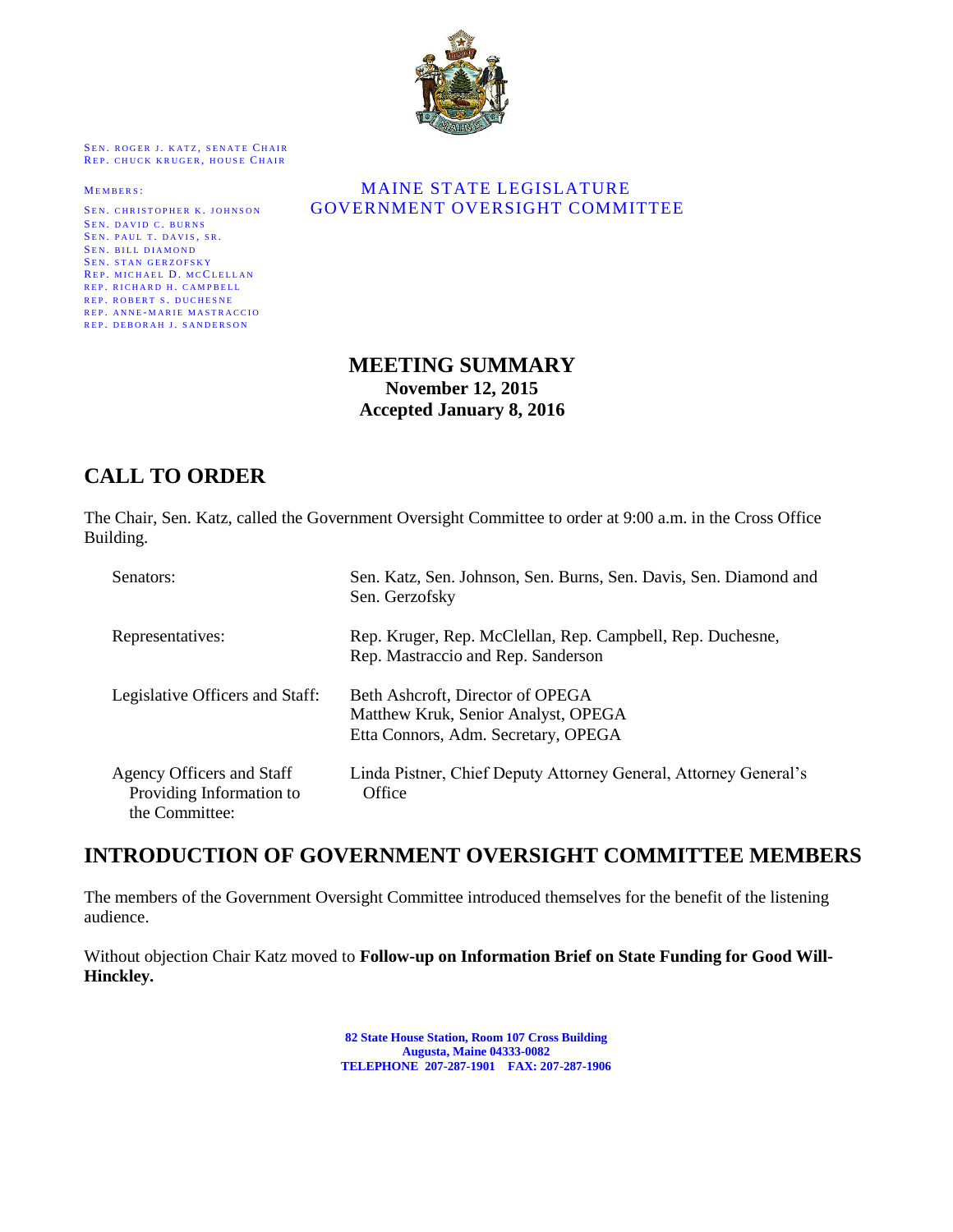#### **Follow-up on Information Brief on State Funding for Good Will-Hinckley**

#### - **GOC Questions to State Employees, GWH Representatives and Others**

Chair Katz noted that the purpose of the meeting was to gather additional details and understanding of the events, communications, explanations and impacts described in OPEGA's Information Brief on State Funding for Good Will-Hinckley.

Chair Katz said there are three Statutes relevant to the inquiry being conducted by the GOC. Those are the statute governing Legislative Investigating Committees, the OPEGA statute and the Freedom of Access Law. He noted that the GOC Chairs had consulted with Chief Deputy Pistner on how those statutes relate to each other and to the proceedings for this inquiry.

Chair Katz said the first order of business was for the GOC to decide if testimony should be taken under oath. He said statute calls for two subpoenaed witnesses to be sworn in, but there are a number of other witnesses that have been invited to the meeting to answer questions who have not been subpoenaed. The question for the Committee is whether or not the testimony of those individuals should also be taken under oath.

Sen. Burns thought anyone that speaks at the meeting should be under oath.

**Motion:** That all testimony taken at today's GOC meeting be under oath. (Motion by Sen. Burns, second by Chair Kruger.)

#### **Discussion:**

Rep. Sanderson asked if the letter sent to those who were not subpoenaed included any mention of them having to be under oath. Director Ashcroft noted all the individuals who received the letter also received a communication regarding the statutes that were going to be governing the proceeding, including the full legislative investigating committee statute which describes and discusses the points of procedure that the Committee would need to determine. In this way, they would have been aware that the GOC would likely consider whether or not to put them under oath.

Sen. Diamond did not think it would make any difference but if the Committee is starting with the two individuals that had been subpoenaed and they are testifying under oath, then he thinks it would be consistent to do it with all the witnesses.

**Vote:** Above Motion passed 11-1. Rep. Sanderson voted against the Motion.

Chair Katz said the GOC next needed to discuss and vote on the order of procedure, which he proposed as follows:

- All proceedings and testimony will be held in public session and will be broadcast over the internet and available to televising and filming as is normal protocol and required under the Freedom of Access Law, with exception of possible Executive Sessions for the purpose of the GOC consulting with its attorney on the Committee's legal rights and duties under Title 1, section 405-6 (E) or for other purposes allowed under Title 3 Chapter 21.
- All subpoenaed witnesses and others the GOC has voted to place under oath will be placed under oath prior to the taking of their testimony.
- All witnesses will then provide any records they have with them prior to testimony being taken.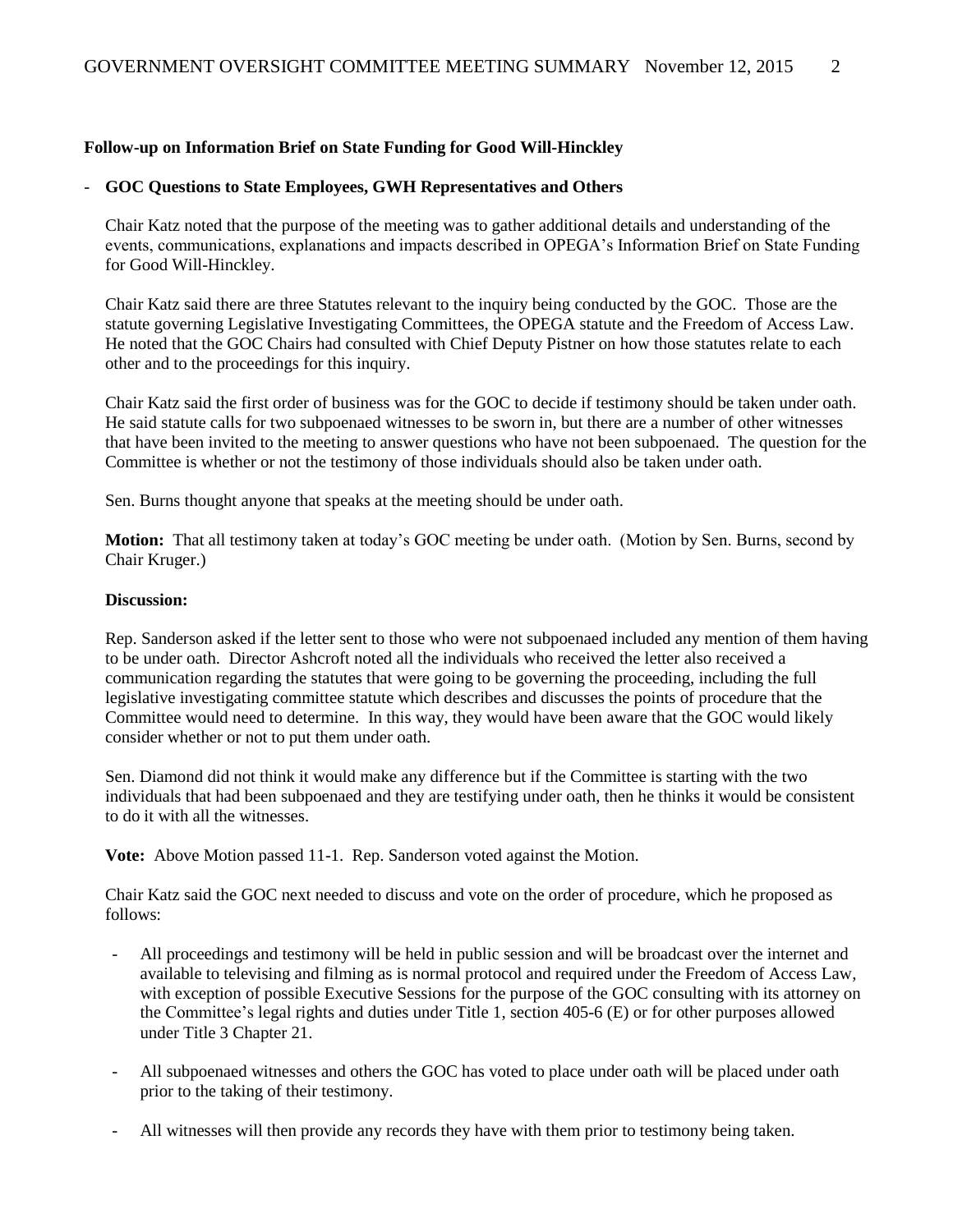- Testimony will be taken in the following order: Aaron Chadbourne, Cynthia Montgomery, Thomas Desjardin, Suzan Beaudoin, Rich Abramson, Sara Vanderwood, Jay Nutting, William Brown and Gregory Powell.
- All questions to the witnesses will come from GOC members or GOC staff. Any staff questions will be posed through the Chairs and Leads unless the Chair directs otherwise.
- There will be no questioning of witnesses by other witnesses or their counsel.
- After all testimony is taken, the GOC will provide an opportunity for any witnesses to offer further or clarifying information.
- After all testimony is taken, the GOC may recall particular witnesses for further questions.

**Motion:** That the Government Oversight Committee agrees to the above stated procedures. (Motion by Sen. Diamond, second by Sen. Davis, passed by unanimous vote, 12-0.)

Chair Katz said witnesses will be offered an opportunity to make a brief statement, if they wish, prior to any questioning by the GOC. Chair Katz noted that each witness was also asked to produce any documents that might be relevant to this matter that had not already been provided to OPEGA. He asked Director Ashcroft to briefly summarize information gathered from any documents that had been provided in advance.

Director Ashcroft said that all the witnesses provided their documents in advance with the exception of Jay Nutting. OPEGA did have the opportunity to review those documents prior to the meeting and she thanked the witnesses for providing the documents in advance. She had informed the witnesses that they did not need to bring hard copies of those documents to this meeting. She said nearly all the documents OPEGA received were documents they already had obtained as part of the review from other sources and information from them are reflected in the Information Brief. There were a few documents received that provided OPEGA with an additional level of evidence for particular dates or times that things happened that were described in the Brief and other documents received related to other information OPEGA already was aware of.

Director Ashcroft said as far as new information, there were a couple of emails received that she would bring to the GOC's attention. The first relates to a conversation OPEGA reported on that the GWH Board Chair said he had with Mr. Chadbourne where Mr. Chadbourne informed him that their lawyer would like to speak with him. OPEGA now has an email chain that suggests that the lawyer was Ms. Montgomery and that there was a meeting set up between she and Mr. Moore. That meeting was supposed to be for July 23<sup>rd</sup> but she had to reschedule and OPEGA does not have any further information about whether that meeting was actually held. Director Ashcroft said the second email was from Commissioner Desjardin to Ms. Montgomery asking about whether or not he should provide OPEGA with a couple of additional points of information following his interview with them.

Chair Katz recognized **Aaron Chadbourne** and his Attorney **Clifford Ruprecht**.

Mr. Chadbourne was sworn in by Chair Katz.

Mr. Chadbourne's testimony begins at 0:17:30 on the audio recording at [www.legislature.maine.gov/uploads/originals/goc-11-12-2015.mp3.](http://www.legislature.maine.gov/uploads/originals/goc-11-12-2015.mp3)

Chair Katz recognized **Cynthia Montgomery**, Chief Counsel in the Governor's Office. Attorney **Clifford Ruprecht** was also counsel for Ms. Montgomery.

Chair Katz swore in Ms. Montgomery.

Ms. Montgomery's testimony begins at 1:03:55 on the audio recording [www.legislature.maine.gov/uploads/originals/goc-11-12-2015.mp3.](http://www.legislature.maine.gov/uploads/originals/goc-11-12-2015.mp3)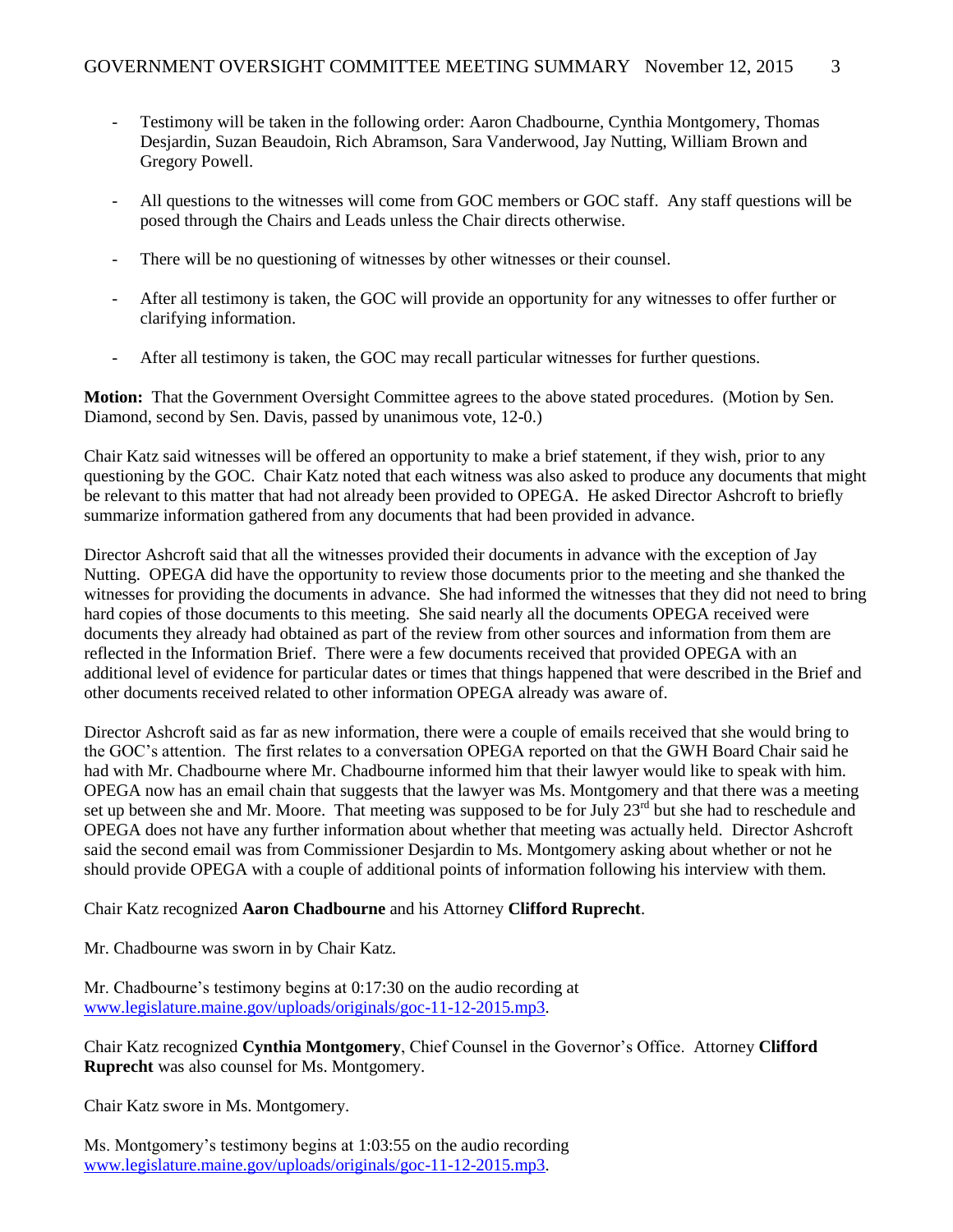During questioning by the GOC, Ms. Montgomery claimed attorney/client privilege in declining to respond to questions regarding the Governor. Chair Kruger noted that the GOC's process appeared to be stalled around these questions and so offered the following motion.

**Motion**: In accordance with Title 1, section 405-6 ( E ) I move that the Government Oversight Committee go into Executive Session to consult with our Attorney concerning our legal rights and duties in connection with the current situation of the witness refusing to answer on attorney/client privilege. (Motion by Chair Kruger, second by Rep. Mastraccio.)

#### **Discussion:**

Sen. Diamond was uncomfortable going into Executive Session on the issue. He asked if the Chairs could be more specific about what they were going to discuss with Chief Deputy Pistner in Executive Session. Chair Katz said the reason to go into Executive Session would be to get further advice from the Committee's attorney about whether or not to press forward with inquiring about conversations Ms. Montgomery may have had with the Governor on this subject.

Sen. Johnson clarified that the question of whether or not to press forward would be a matter of their understanding what their rights and powers were versus those that have been communicated and where the line is drawn on what they may proceed with within the law. Chair Katz agreed.

**Vote:** The above motion passed 12-0.

## **EXECUTIVE SESSION**

The Government Oversight Committee entered Executive Session at 10:22 a.m. and ended Executive Session at 10:40 a.m.

Chair Katz explained that the Committee Chairs went into Executive Session for the purpose of getting legal advice from Chief Deputy Pistner about the rules regarding attorney/client privilege and it was appropriate to have done that in Executive Session. He said that was the only thing that was talked about.

Chair Katz said the attorney/client privilege as it relates to public officials is extremely narrow and is governed by a specific rule of evidence. The attorney/client privilege does not apply to communications between a public officer or agency and its lawyers. However, if the Court, or in this case the Committee, determines that disclosure will seriously impair the public officer's or agency's ability to process a claim or carry out a pending investigation, litigation or proceeding in the public interest then the attorney/client privilege will apply to communications concerning the pending investigation, claim or action. He said that it is clear to him that the privilege does not apply to the questions asked of Ms. Montgomery so far so he asked her to answer questions about her conversations with the Governor on the subject of this matter. The exception being that if the Governor asked her for advice then that statement by the Governor asking for advice, or anything Ms. Montgomery may have told him in terms of giving advice, would be privileged, but nothing else would be.

Chair Katz swore in **Deputy Commissioner Desjardin**. The Chair noted that Mr. Desjardin had wanted to be at the GOC's last meeting, but because of medical issues was unable to do so.

Deputy Commissioner Desjardin's testimony begins at 1:59:00 on the audio recording at [www.legislature.maine.gov/uploads/originals/goc-11-12-2015.mp3.](http://www.legislature.maine.gov/uploads/originals/goc-11-12-2015.mp3)

## **RECESS**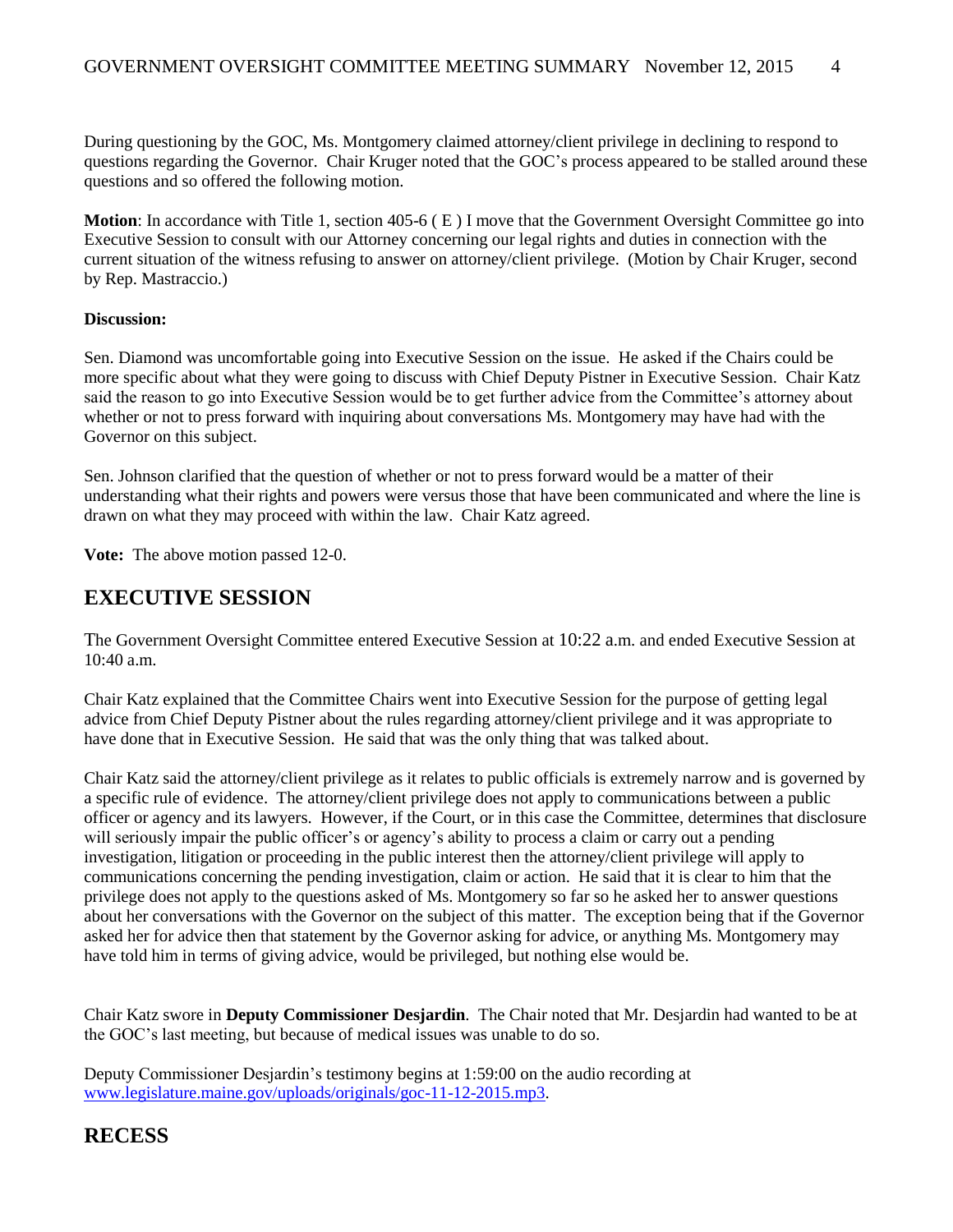Chair Katz recessed the Government Oversight Committee at 12:40 p.m.

### **RECONVENED**

Chair Katz reconvened the GOC meeting at 1:13 p.m.

Chair Katz swore in **Suzan Beaudoin**, DOE Director of School Finance and Operations.

Ms. Beaudoin's testimony begins at 3:38:30 on the audio recording at [www.legislature.maine.gov/uploads/originals/goc-11-12-2015.mp3.](http://www.legislature.maine.gov/uploads/originals/goc-11-12-2015.mp3)

Chair Katz swore in **Rich Abramson**, former GWH Interim President.

Mr. Abramson's testimony begins at 3:52:33 on the audio recording at [www.legislature.maine.gov/uploads/originals/goc-11-12-2015.mp3.](http://www.legislature.maine.gov/uploads/originals/goc-11-12-2015.mp3)

Chair Katz swore in **Sara Vanderwood**, lobbyist for GWH.

Ms. Vanderwood's testimony begins at 4:42:00 on the audio recording at [www.legislature.maine.gov/uploads/originals/goc-11-12-2015.mp3.](http://www.legislature.maine.gov/uploads/originals/goc-11-12-2015.mp3)

Chair Katz swore in **Jay Nutting**, a lobbyist with Maine Street Solutions, and former GWH Board member.

Mr. Nutting's testimony begins at 4:59:15 on the audio recording at [www.legislature.maine.gov/uploads/originals/goc-11-12-2015.mp3.](http://www.legislature.maine.gov/uploads/originals/goc-11-12-2015.mp3)

Chair Katz swore in **Bill Brown**, Chair of the MeANS Board.

Mr. Brown's testimony begins at 5:11:45 on the audio recording at [www.legislature.maine.gov/uploads/originals/goc-11-12-2015.mp3.](http://www.legislature.maine.gov/uploads/originals/goc-11-12-2015.mp3)

During GOC questioning of Mr. Brown, Chair Kruger objected to Rep. Sanderson's line of questioning regarding the qualifications GWH advertised it was seeking for the President's position and when it appeared those had changed over the course of the selection process. He referred to the scope set for OPEGA's review and believed this line of questioning was outside of that scope. Chair Katz commented that there had been a good vetting of what process the Board had gone through in selecting its President, but would agree with Chair Kruger that the wisdom of the Board's decision in selecting the Speaker, or the lack of wisdom of the Board in selecting the Speaker, was not what the Committee was there to do. He asked Committee members to attempt to restrict their questions to the scope of the review agreed upon earlier.

Rep. Sanderson made the following motion:

**Motion:** To overrule the Chair's ruling. (Motion by Rep. Sanderson, second Sen. Davis.)

#### **Discussion:**

Sen. Burns said he heard a phrase earlier in the meeting that put this in context. Somebody mentioned this was politics to some extent on both sides. Whether you're talking about the Administration, or you're talking about the Board's process, the GOC's focus had been to determine what happened and maybe why it happened. If they are going to answer those two questions you have to go a little bit further than just one side of the equation. He thought that was the effort that was currently going on and cutting off the discussion on one side of the equation could mean never getting to know why something took place. He thought to narrow the equation down to one side is inappropriate and felt the questions asked were in line with the scope.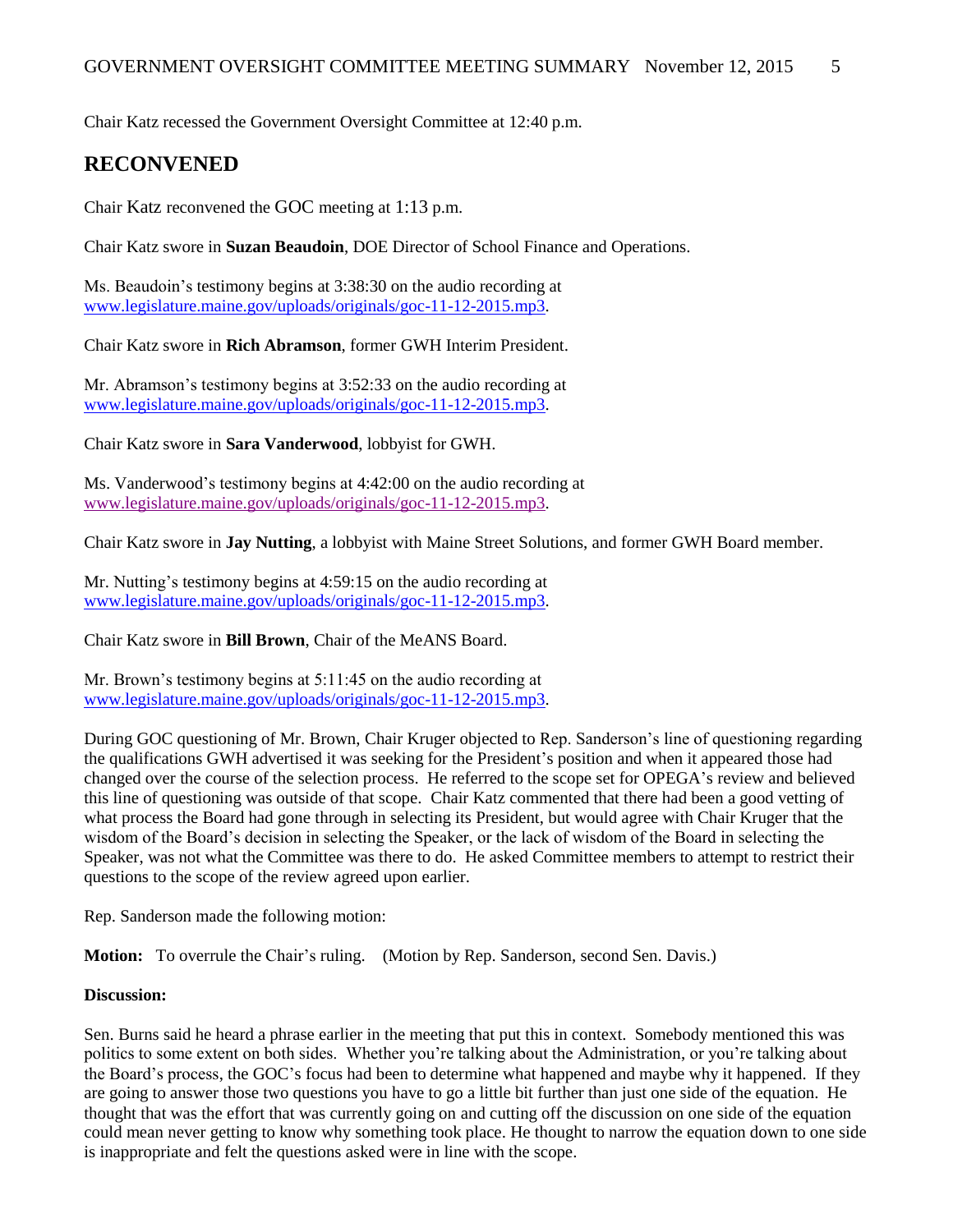Sen. Johnson said he agreed the line of inquiry that Chair Katz ruled on was not part of the Committee's question and how the Chief Executive feels about the Speaker's qualifications for the position was not the subject of the GOC's inquiry. The actions regarding funding were.

Rep. Duchesne said he understood the charge of the GOC to be fact-finding. They were concerned about the what, and don't care that much about the why. Other people later can figure out the whys.

Sen. Davis agreed with Sen. Burns. In any investigation done, you look at the whole thing to find the facts as to the whole situation, so to leave out the questions that have been asked is wrong. There had been numerous times during this meeting when he thought that the questions being asked should not have been asked and the Chairs should have stopped the questioning. He thought Rep. Sanderson's question should go forward as presented.

Rep. Campbell said he agreed with the premise that the mission is the what, and not the why, but in fact the what becomes two sided. He felt if he didn't know the other side then the what happened as a result of what happened isn't going to be clear.

Rep. Sanderson agreed the Committee was talking about the funding regarding GWH and what may, or may not, have happened. She said, however, when you are trying to build a basis, you have to have a solid foundation. The Committee talked about GWH's selection process several times throughout the course of the hearings and meetings on the subject, and had just talked about it with Mr. Chadbourne. She thought having the opportunity to question Mr. Brown, who is a member of the MeANS Board and can give an indication on the Board's thoughts on the process, was equally important as questioning someone from the Governor's Office or other entity. She hoped her colleagues on the Committee would vote in favor of the motion to overrule the ruling and continue.

Chair Katz suggested that members look at the language of their charge which is that on July  $1<sup>st</sup>$  this Committee directed OPEGA to determine the facts associated with alleged purposed changes to the State's fiscal year 2016 and 2017 Department of Education funding for GWH and the impact of those proposed changes to the School. The charge might have also been to look into the wisdom, or lack thereof, of the hiring decision, but that is not what was in their charge and that is why he ruled the way he had.

**Vote:** The above motion failed 5-6-1. Voting for the motion: Reps. Sanderson, Campbell, and McClellan, Sens. Burns and Davis. Abstaining from the vote: Sen. Katz.

Chair Katz asked Rep. Sanderson to continue with her questions with the ruling in mind. Rep. Sanderson said she did not have any further questions.

Sen. Katz swore in **Greg Powell**, Chairman of the Board of Trustees of the Harold Alfond Foundation.

Mr. Powell's testimony begins at 5:56:28 on the audio recording at [www.legislature.maine.gov/uploads/originals/goc-11-12-2015.mp3.](http://www.legislature.maine.gov/uploads/originals/goc-11-12-2015.mp3)

Chair Katz noted that the Committee had now heard testimony from all the people either subpoenaed or asked to come to the meeting. He said the procedures voted on by the Committee now provided for an opportunity for the GOC to ask to recall any witnesses who had previously testified. He asked if there was any such request from the Committee. There were none.

The procedures the Committee approved also provide that anyone who testified would now have an opportunity to provide further, or clarifying information, for the Committee. Chair Katz asked if there was anyone at the meeting who had testified who would like to provide any further or clarifying information to the Committee. No one accepted the opportunity.

Chair Katz said the next item is for the Committee to vote on what the record is going to be of this hearing.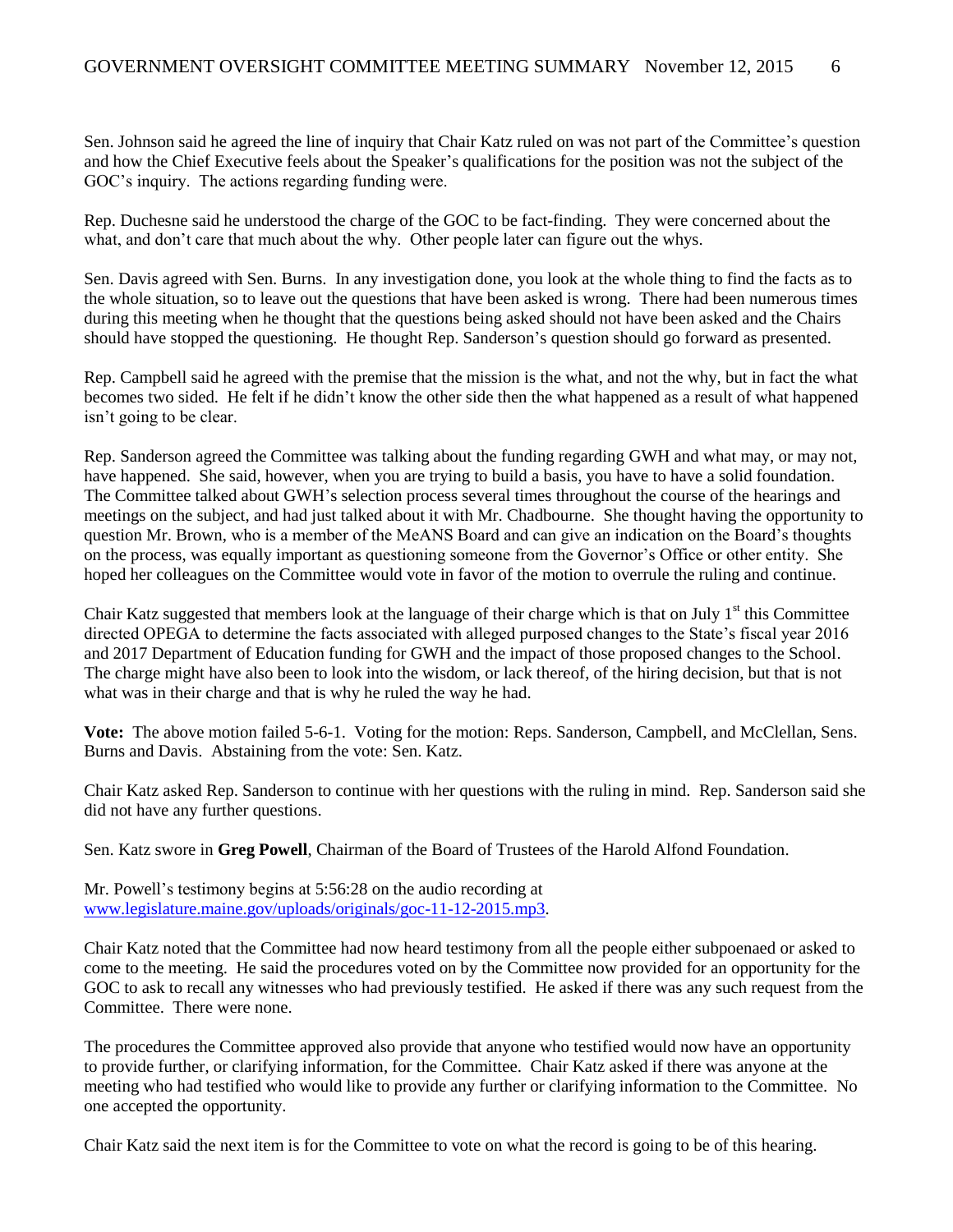**Motion:** In accordance with Title 3, Section 429 I move that testimony shall be released only as a full audio recording of the testimony today. (Motion by Chair Kruger, second by Rep. Mastraccio.)

#### **Discussion:**

Sen. Johnson asked what the alternatives to that would be.

Chair Katz said another alternative might be to have a full transcript prepared which would probably cost in the thousands of dollars and would be at the expense of OPEGA's budget. If anyone wants to have such a transcript made, they can certainly access the audio tape themselves and have it made. He did not think it was a wise use of taxpayer money for the GOC to ask OPEGA to do that.

Sen. Johnson wondered if someone does wish to cover the costs of the transcription, it may then be available to others. He thought the motion as it stands would preclude them from doing that.

Chair Katz did not think so because the GOC would make this the official record of the hearing so the official record would be by definition available to anyone.

Rep. Sanderson noted that once the audio is released that means that anybody who chooses to may disseminate that information in any form of media they wished.

Chair Katz agreed.

**Vote:** The above motion passed by unanimous vote 12-0.

Chair Katz said the Committee was now at the point of a Work Session on the Report when they would ask staff any questions they wished to and then decide what, if any, further action the Committee was going to take. He knew members had other commitments so asked what the pleasure of the Committee was. He suggested they adjourn for today and meet again soon to discuss those things and to conclude this matter.

**Motion:** That the Government Oversight Committee recess for the day and reconvene the Committee at the earliest opportunity. (Motion by Rep. Campbell, second by Sen. Diamond).

**Discussion:** Following a discussion, the members decided that the next GOC meeting would be scheduled for December 3, 2015. Director Ashcroft will work on drafting a full Agenda for that meeting for the Chairs' consideration.

#### - **Further Consideration of Possible GOC Action**

Not discussed.

#### - **Committee Vote**

Not discussed.

### **NEW BUSINESS**

None

### **UNFINISHED BUSINESS**

None.